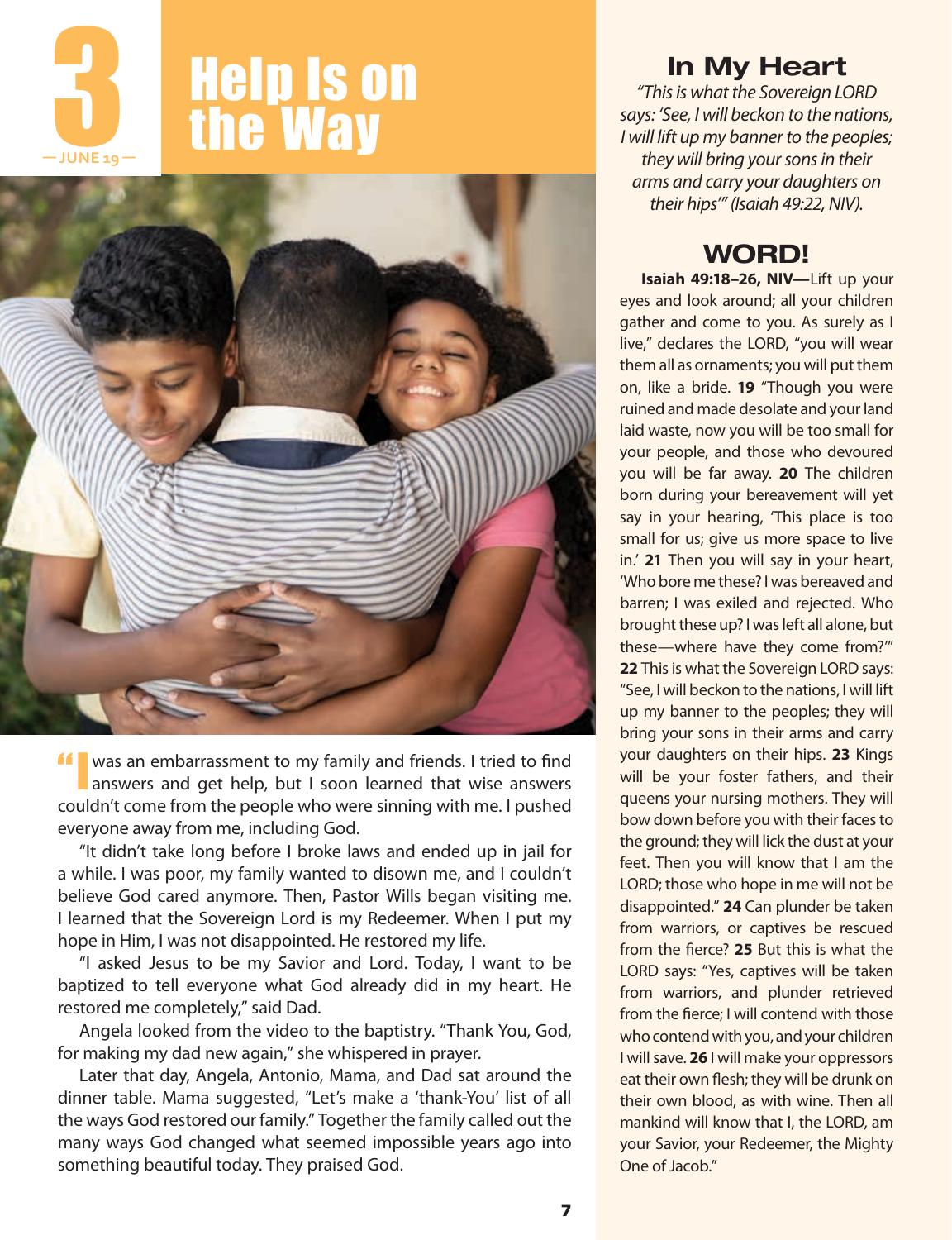## SIDEBAR

### **God's Restored People Shall Prosper**

God's restoration of His people is an undeserved reward after their exile to Babylon. Their disobedience and complaining did not help their situation. God recognized their need despite their faults. Isaiah shows us the immutable and unchanging nature of God—His lovingkindness and tender mercies. God sees us at our worst and, because we are His chosen, He grants us grace despite our shifting attitudes toward Him.

## **Knowing I Am Restored**

- **R** Redeemed completely.
- **E** Eternally saved.
- **S** Secure in His love.
- **T** Thanking God.
- **O**  Oppression ends.
- **R** Relying on the Holy Spirit to lead and guide me.
- **E** Experiencing freedom.
- **D** Declared righteous before God forever.

# GOT IT!

## **A. God Delivers**

Answer the following questions.

- 1. Who is on their way? (Isaiah 49:18)\_
- 2. What will happen to those who destroyed you? (verse 19)
- 3. What happened after the people experienced desolation and no children? (verse 20)
- 4. Whom will the Sovereign Lord call and lead with His banner? (verse 22)
- 5. What will you know? (verse 23)

## **B. God Restores**

Break into small groups. Look at WORD! Your teacher will guide you as you think about these questions.

1. How has God changed desolation in your lives to good? (Isaiah 49:18–19)

- 2. What good might come out of times of suffering? (verses 21–22)
- 3. How do you know God is leading you? (verses 22–23)
- 4. Can you say, "When I hope in the Lord, I will not be disappointed"? (based on verse 23)

## JAM SESSION **Help Is on the Way**

Many Jammers trust that God is love and that He is with you during tough times as well as during times of ease. You hope in a world where peace, freedom, and justice reign. Unfortunately, you also know life can be tough. Like Angela's dad, people make ungodly decisions, and those decisions eventually lead to destruction. God's blessing is a gift to each person who places his hope in God. God will not disappoint. Angela's dad needed to *choose* to accept God's salvation. He needed to choose to believe God's promises. In the space below, answer these questions:

- 1. *Have you placed your hope in Christ?* \_\_\_\_\_\_\_\_\_\_\_\_\_\_\_\_\_\_\_\_\_\_
- 2. *Do you believe God will keep His promises?* \_\_\_\_\_\_\_\_\_\_\_\_\_\_\_\_\_
- 3. *Talk with your leader or other Jammers. List two ways to keep your focus and hope on God's promises.* \_\_\_\_\_\_\_\_\_\_\_\_\_\_\_\_\_\_\_\_

\_\_\_\_\_\_\_\_\_\_\_\_\_\_\_\_\_\_\_\_\_\_\_\_\_\_\_\_\_\_\_\_\_\_\_\_\_\_\_\_\_\_\_\_\_\_\_\_\_\_\_\_\_\_\_ \_\_\_\_\_\_\_\_\_\_\_\_\_\_\_\_\_\_\_\_\_\_\_\_\_\_\_\_\_\_\_\_\_\_\_\_\_\_\_\_\_\_\_\_\_\_\_\_\_\_\_\_\_\_

# JAM ON IT!

#### **Bring Hope**

Think of someone you know who is going through a tough time. Pray for that person. Ask God to show you ways to share the hope you have in the Lord as found in Isaiah 49:23.

# LAST JAM

**When I hope in the Lord, I will not be disappointed!**

# QUESTIONS FOR CLASS

**Use this space to write down questions you have about this lesson.**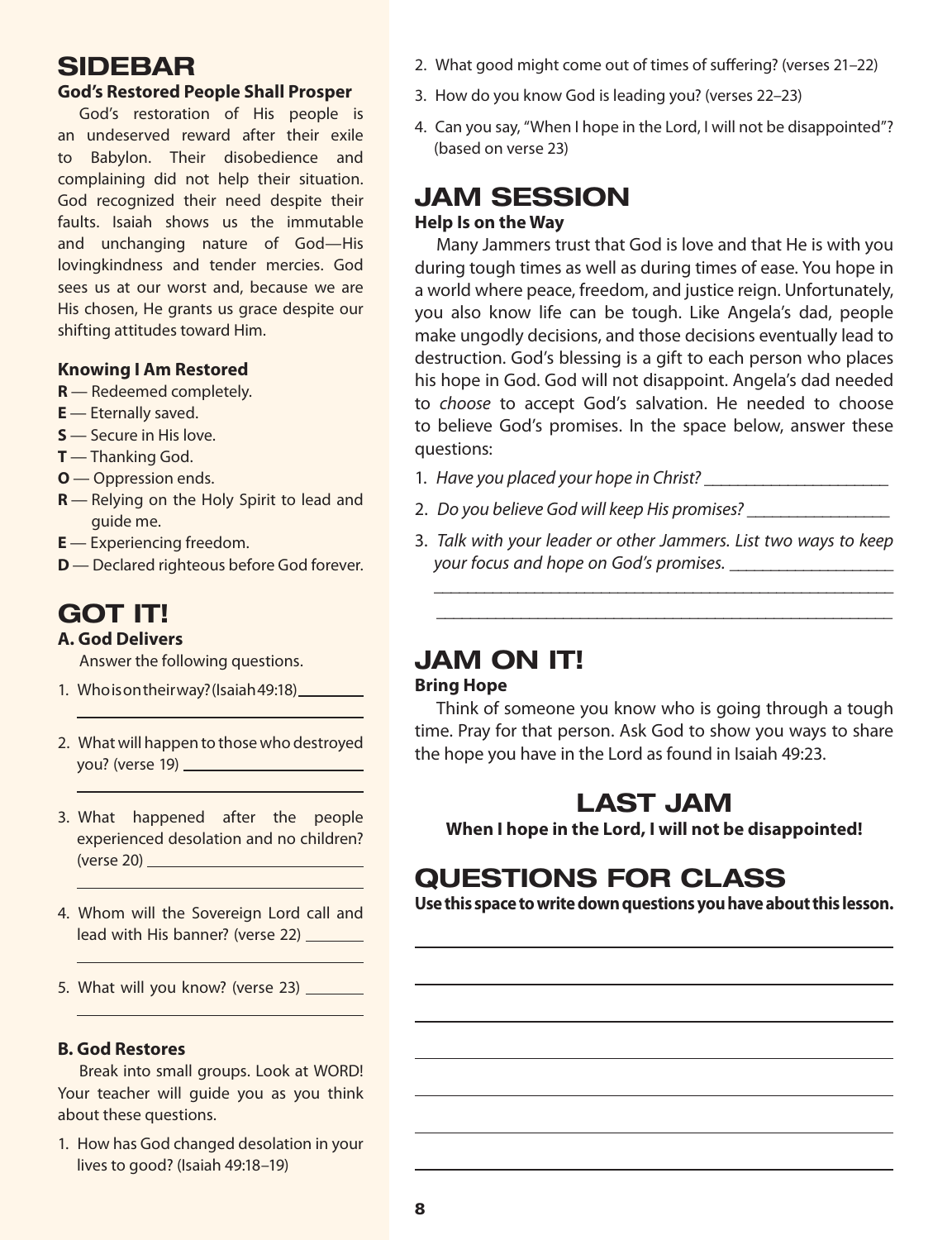

 **— JUNE 26 —**



**J** essica could not wait until her 13th birthday! If she proved she was responsible, her parents promised she could have a smartphone. essica could not wait until her 13th birthday! If she proved she was Many of Jessica's friends already had smartphones and were trading pictures and using popular social media apps. All Jessica could do on her phone was make and receive phone calls. It was so embarrassing.

Jessica's parents were very cautious. They were always talking about the dangers of having those applications when you were not mature enough to handle it. Because she was maintaining her grades, completing her household chores, and staying out of trouble at school, church, and home, they were feeling confident that she was mature enough to adhere to the rules they would set for her use of the phone. As her birthday approached, they sat her down and discussed their rules. She could not send suggestive pictures to boys. She had to turn her phone off by 9 p.m. She could not visit suspicious websites. She could not give her number out to strangers. They would check her phone periodically just to ensure everything was going OK. Jessica was fine with the rules because she knew they were just trying to protect her. Honestly, she just wanted to have a phone like everybody else. She would have agreed to anything.

When her 13th birthday arrived, the family car broke down. She did not get her phone. Her parents could no longer afford it. Jessica was devastated but she knew her parents would get the phone as soon as they were able. A month later, her father surprised her with the phone. She was so excited; she immediately called her best friend so they could talk through video. Even though she had to wait, she was glad that she could trust her parents to do what they said.

## In My Heart

*"Listen to me, my people; hear me, my nation: Instruction will go out from me; my justice will become a light to the nations" (Isaiah 51:4, NIV).*

# WORD!

**Isaiah 51:1–8, NIV—**"Listen to me, you who pursue righteousness and who seek the LORD: Look to the rock from which you were cut and to the quarry from which you were hewn; **2** look to Abraham, your father, and to Sarah, who gave you birth. When I called him he was only one man, and I blessed him and made him many. **3** The LORD will surely comfort Zion and will look with compassion on all her ruins; he will make her deserts like Eden, her wastelands like the garden of the LORD. Joy and gladness will be found in her, thanksgiving and the sound of singing. **4** "Listen to me, my people; hear me, my nation: Instruction will go out from me; my justice will become a light to the nations. **5** My righteousness draws near speedily, my salvation is on the way, and my arm will bring justice to the nations. The islands will look to me and wait in hope for my arm. **6** Lift up your eyes to the heavens, look at the earth beneath; the heavens will vanish like smoke, the earth will wear out like a garment and its inhabitants die like flies. But my salvation will last forever, my righteousness will never fail. **7** "Hear me, you who know what is right, you people who have taken my instruction to heart: Do not fear the reproach of mere mortals or be terrified by their insults. **8** For the moth will eat them up like a garment; the worm will devour them like wool. But my righteousness will last forever, my salvation through all generations."